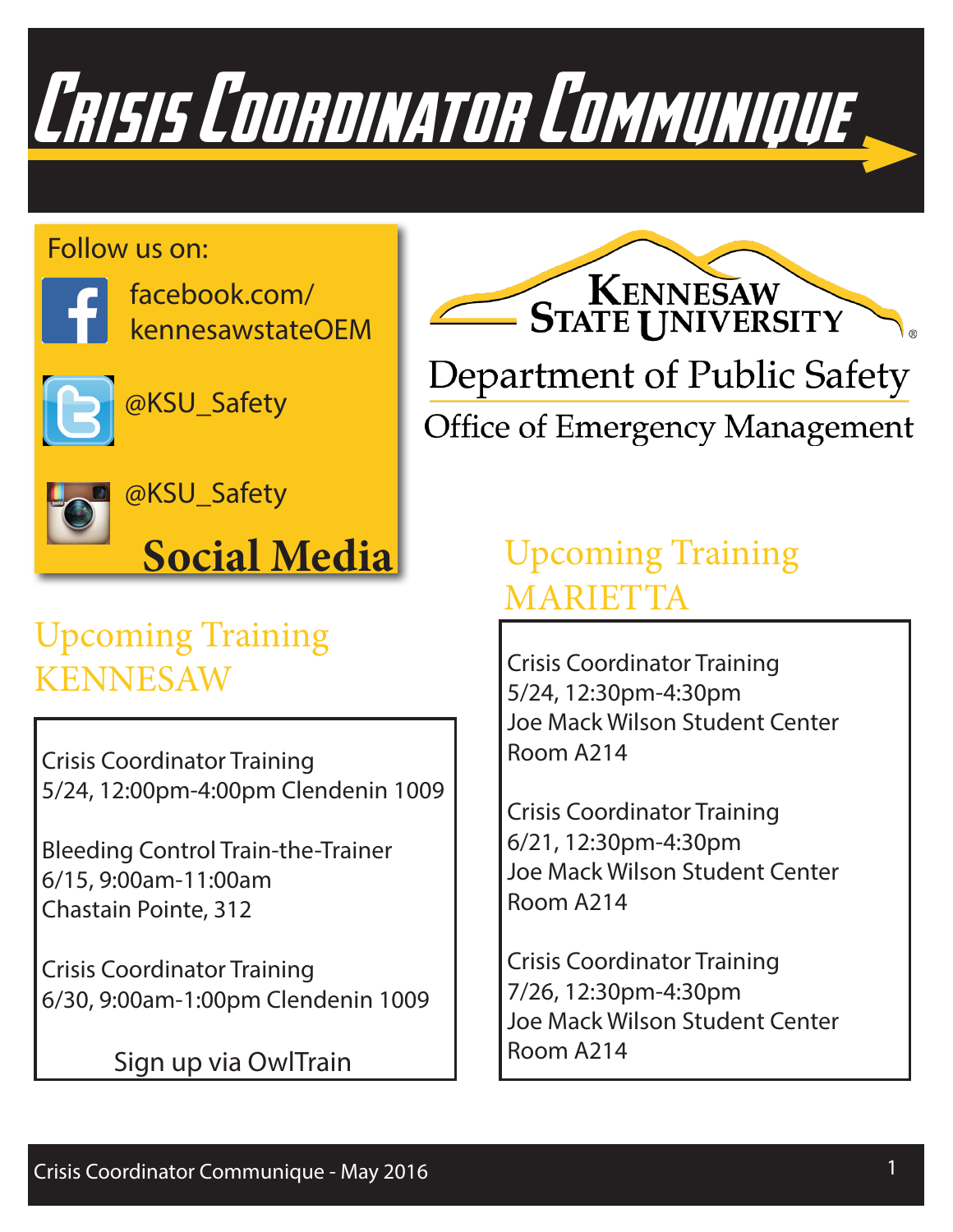## **Important Dates**

 Crisis Coordinator Quarterly Meeting 5/17, 1:00pm-3:00pm - Social Science 1017

 Siren Test Every first Wednesday of the month at noon

 Radio Check Every first Wednesday of the month: Kennesaw Campus - 10:00am Marietta Campus - 10:30am



# **Office Creeper**

Have you ever heard of the term "office creeper?" An office creeper is someone who doesn't belong in your area, and more than likely, is looking for something easy to steal!

- An unfamiliar person going from office to office
- Person standing in a hallway for a long period of time
- A person waiting outside of the building near the time that the building will be opening or closing

• Watch out for the "head popper." This is any opportunistic burglar who typically peers quickly into a room or opens a "wrong door" pretending to look for a particular office or person. The actual intention is to deprive the rightful owner of property, e.g., credit cards, money, car keys, laptop computer, etc.

Remember, when in doubt, call KSU Police at 470-578-6666. Be part of the solution.

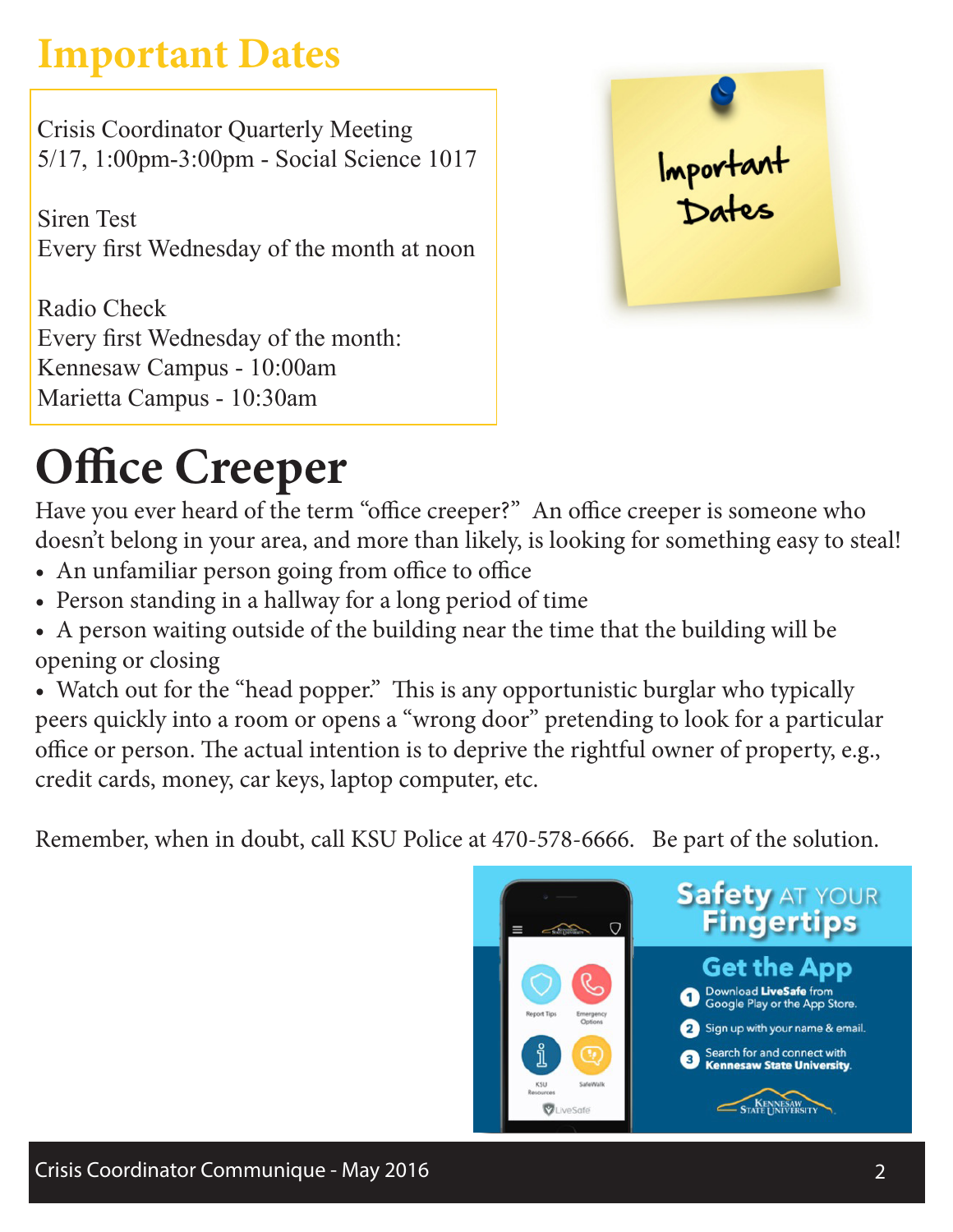# **FEMA Tip of the Month**

Make sure you have access to important documents. Collect and safeguard critical documents. Store electronic copies of your important documents on a password-protected thumb drive and in the "cloud," and if you feel comfortable doing so, give a copy to a trusted relative or friend outside your area. This way, you'll have a record of critical identification documents; medical information including where and how to get





life-saving supplies and medications, financial and legal documents and insurance information as well as important phone numbers, instructions and email addresses.

## **Did You Know? According to the U.S. Fire Administration:**